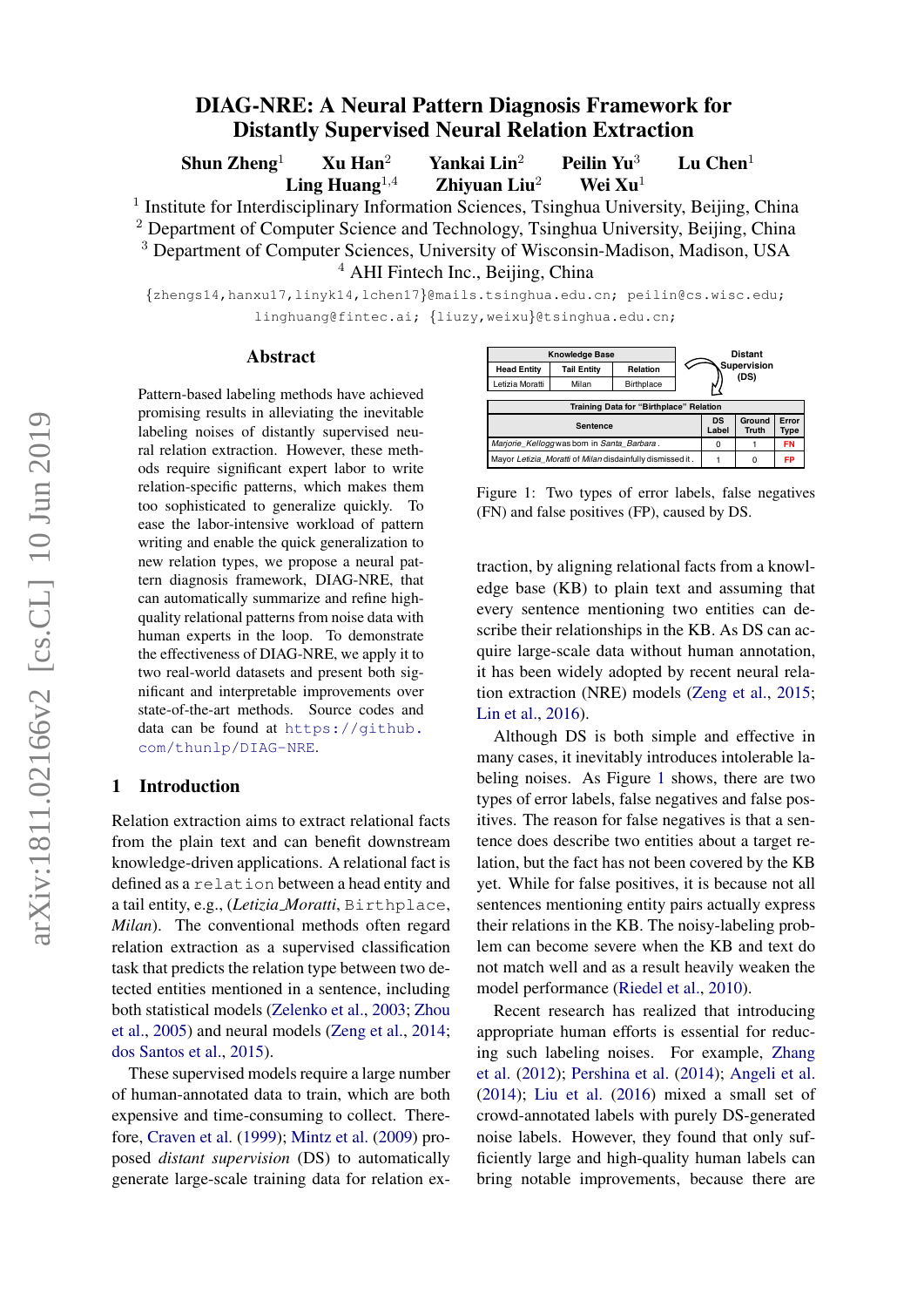significantly larger number of noise labels.

To enlarge the impact of human efforts, [Ratner](#page-9-8) [et al.](#page-9-8) [\(2016\)](#page-9-8); [Liu et al.](#page-8-5) [\(2017a\)](#page-8-5) proposed to incorporate pattern-based labeling, where the key idea was to regard both DS and pattern-based heuristics as the weak supervision sources and develop a weak-label-fusion (WLF) model to produce denoised labels. However, the major limitation of the WLF paradigm lies in the requirement of human experts to write relation-specific patterns. Unfortunately, writing good patterns is both a highskill and labor-intensive task that requires experts to learn detailed pattern-composing instructions, examine adequate examples, tune patterns for different corner cases, etc. For example, the spouse relation example of [Ratner et al.](#page-9-8) [\(2016\)](#page-9-8) uses 11 functions with over 20 relation-specific keywords<sup>[1](#page-1-0)</sup>. Even worse, when generalizing to a new relation type, we need to repeat the hard manual operations mentioned above again.

To ease the pattern-writing work of human experts and enable the quick generalization to new relation types, we propose a neural pattern diagnosis framework, DIAG-NRE, which establishes a bridge between DS and WLF, for common NRE models. The general workflow of DIAG-NRE, as Figure [2](#page-1-1) shows, contains two key stages: 1) *pattern extraction*, extracting potential patterns from NRE models by employing reinforcement learning (RL), and 2) *pattern refinement*, asking human experts to annotate a small set of actively selected examples. Following these steps, we not only minimize the workload and difficulty of human experts by generating patterns automatically, but also enable the quick generalization by only requiring a small number of human annotations. After the processing of DIAG-NRE, we obtain highquality patterns that are either supportive or unsupportive of the target relation with high probabilities and can feed them into the WLF stage to get denoised labels and retrain a better model. To demonstrate the effectiveness of DIAG-NRE, we conduct extensive experiments on two real-world datasets, where DIAG-NRE not only achieves significant improvements over state-of-the-art methods but also provides insightful diagnostic results for different noise behaviors via refined patterns.

In summary, DIAG-NRE has the following contributions:

<span id="page-1-1"></span>

Figure 2: An overview of DIAG-NRE.

- easing the pattern-writing work of human experts by generating patterns automatically;
- enabling the quick generalization to new relation types by only requiring a small number of human annotations;
- presenting both significant and interpretable performance improvements as well as intuitive diagnostic analyses.

Particularly, for one relation with severe false negative noises, we improve the F1 score by about 0.4. To the best of our knowledge, we are the first to explicitly reveal and address this severe noise problem for that dataset.

## 2 Related Work

To reduce labeling noises of DS, earlier work attempted to design specific model architectures that can better tolerate labeling noises, such as the multi-instance learning paradigm [\(Riedel et al.,](#page-9-5) [2010;](#page-9-5) [Hoffmann et al.,](#page-8-6) [2011;](#page-8-6) [Surdeanu et al.,](#page-9-9) [2012;](#page-9-9) [Zeng et al.,](#page-9-4) [2015;](#page-9-4) [Lin et al.,](#page-8-2) [2016;](#page-8-2) [Wu et al.,](#page-9-10) [2017\)](#page-9-10). These models relax the raw assumption of DS by grouping multiple sentences that mention the same entity pair together as a bag and then assuming that at least one sentence in this bag expresses the relation. This weaker assumption can alleviate the noisy-labeling problem to some extent, but this problem still exists at the bag level, and [Feng et al.](#page-8-7) [\(2018\)](#page-8-7) discovered that bag-level models struggled to do sentence-level predictions.

Later work tried to design a dynamic labeladjustment strategy for training [\(Liu et al.,](#page-8-8) [2017b;](#page-8-8) [Luo et al.,](#page-8-9) [2017\)](#page-8-9). Especially, the most recent work [\(Feng et al.,](#page-8-7) [2018;](#page-8-7) [Qin et al.,](#page-9-11) [2018\)](#page-9-11) adopted RL to train an agent that interacts with the NRE model to learn how to remove or alter noise labels. These methods work without human intervention by utilizing the consistency and difference between DS-generated labels and model-predicted ones. However, such methods can neither discover

<span id="page-1-0"></span><sup>1</sup>[https://github.com/HazyResearch/](https://github.com/HazyResearch/snorkel/tree/master/tutorials/intro) [snorkel/tree/master/tutorials/intro](https://github.com/HazyResearch/snorkel/tree/master/tutorials/intro)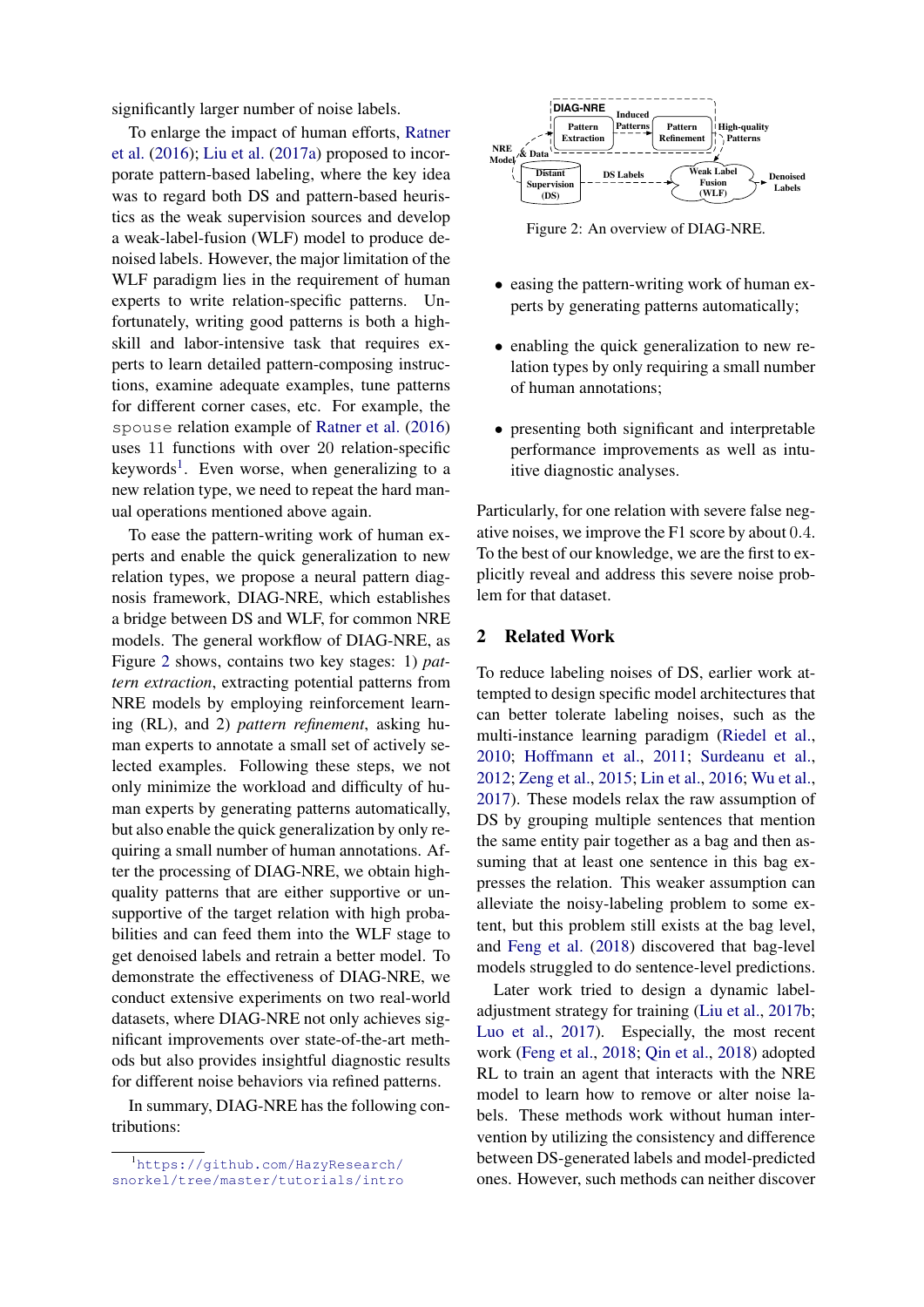noise labels that coincide with the model predictions nor explain the reasons for removed or altered labels. As discussed in the introduction, introducing human efforts is a promising direction to contribute both significant and interpretable improvements, which is also the focus of this paper.

As for the pattern-extraction part, we note that there are some methods with similar insights but different purposes. For example, [Zhang et al.](#page-9-12) [\(2018\)](#page-9-12) improved the performance of the vanilla LSTM [\(Hochreiter and Schmidhuber,](#page-8-10) [1997\)](#page-8-10) by utilizing RL to discover structured representations and [Li et al.](#page-8-11) [\(2016\)](#page-8-11) interpreted the sentiment prediction of neural models by employing RL to find the decision-changing phrases. However, NRE models are unique because we only care about the semantic inter-entity relation mentioned in the sentence. To the best of our knowledge, we are the first to extract patterns from NRE models by RL.

We also note that the relational-pattern mining has been extensively studied [\(Califf and Mooney,](#page-8-12) [1999;](#page-8-12) [Carlson et al.,](#page-8-13) [2010;](#page-8-13) [Nakashole et al.,](#page-9-13) [2012;](#page-9-13) [Jiang et al.,](#page-8-14) [2017\)](#page-8-14). Different from those studies, our pattern-extraction method 1) is simply based on RL, 2) does not rely on any lexical or syntactic annotation, and 3) can be aware of the pattern importance via the prediction of NRE models. Besides, [Takamatsu et al.](#page-9-14) [\(2012\)](#page-9-14) inferred negative syntactic patterns via the example-pattern-relation co-occurrence and removed the false-positive labels accordingly. In contrast, built upon modern neural models, our method not only reduces negative patterns to alleviate false positives but also reinforces positive patterns to address false negatives at the same time.

### 3 Methodology

Provided with DS-generated data and NRE models trained on them, DIAG-NRE can generate high-quality patterns for the WLF stage to produce denoised labels. As Figure [2](#page-1-1) shows, DIAG-NRE contains two key stages in general: pattern extraction (Section [3.2\)](#page-2-0) and pattern refinement (Section [3.3\)](#page-4-0). Moreover, we briefly introduce the WLF paradigm in Section [3.4](#page-4-1) for completeness. Next, we start with reviewing the common input-output schema of modern NRE models.

<span id="page-2-2"></span>

Figure 3: The RL-based pattern-extraction workflow and a typical pattern-induction example, where we induce a pattern for the Birthplace relation via a series of actions (0: *retaining*, 1: *erasing*).

#### 3.1 NRE Models

Given an instance s with  $T$  tokens<sup>[2](#page-2-1)</sup>, a common input representation of NRE models is  $x =$  $[x_1, x_2, \cdots, x_T]$ , where  $x_i \in \mathbb{R}^{d^x}$  denotes the embedding of token i and  $d^x$  is the token embedding size. Particularly,  $x_i$  is the concatenation of the word embedding,  $w_i \in \mathbb{R}^{d^x}$ , and position embedding,  $p_i \in \mathbb{R}^{d^p}$ , as  $[w_i; p_i]$ , to be aware of both semantics and entity positions, where  $d^x =$  $d^w + d^p$ . Given the relation type r, NRE models perform different types of tensor manipulations on  $x$  and obtain the predicting probability of  $r$  given the instance s as  $P_{\phi}(r|\mathbf{x})$ , where  $\phi$  denotes model parameters except for the input embedding tables.

### <span id="page-2-0"></span>3.2 Pattern Extraction

In this stage, we build a pattern-extraction agent to distill relation-specific patterns from NRE models with the aforementioned input-output schema. The basic idea is to erase irrelevant tokens and preserve the raw target prediction simultaneously, which can be modeled as a token-erasing decision process and optimized by RL. Figure [3](#page-2-2) shows this RL-based workflow in a general way together with an intuitive pattern-induction example. Next, we elaborate details of this workflow.

**Action.** The agent takes an action  $a_i$ , *retaining* (0) or *erasing* (1), for each token of the instance  $s$  and transforms the input representation from  $x$ into  $\hat{x}$ . During this process, the column i of x,

<span id="page-2-1"></span> $2$ In this paper, we refer to a sentence together with an entity pair as an instance and omit the instance index for brevity.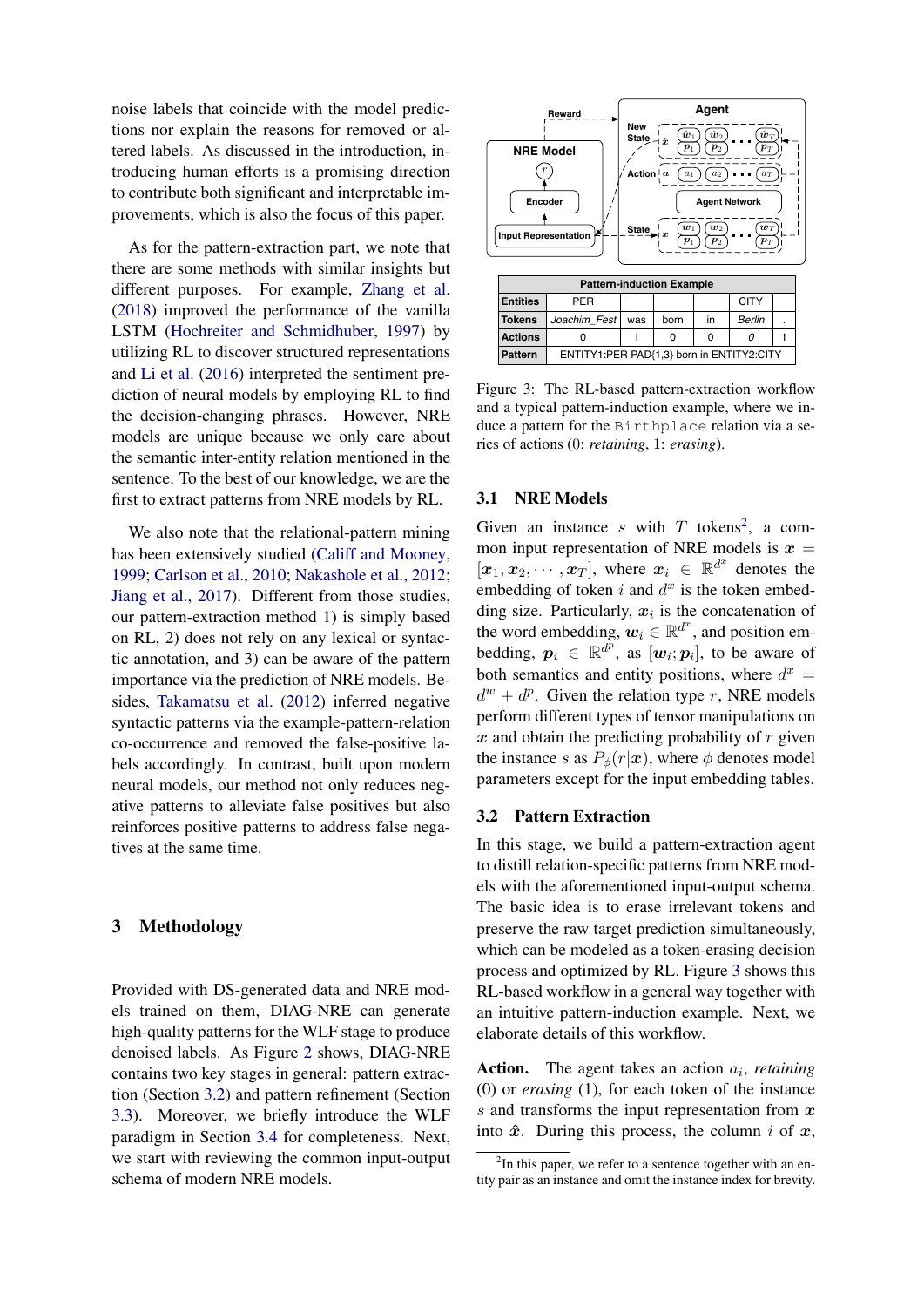$\boldsymbol{x}_i = [\boldsymbol{w}_i; \boldsymbol{p}_i],$  corresponding to the token  $i$  of raw instance s, is transformed into  $\hat{x}_i = [\hat{w}_i; p_i]$ , where the position vectors are left untouched and the new word vector  $\hat{w}_i$  is adjusted based on the action taken by the agent. For the *retaining* action, we retain the raw word vector as  $\hat{w}_i = w_i$ . While for *erasing*, we set  $\hat{w}_i$  to be all zeros to remove the semantic meaning. After taking a sequence of actions,  $\mathbf{a} = [a_1; a_2; \cdots; a_T]$ , we get the transformed representation  $\hat{x}$  with  $\hat{T}$  tokens retained.

Reward. Our purpose is to find the most simplified sequence that preserves the raw prediction confidence. Therefore, given the raw input representation  $x$  and the corresponding action vector  $a$ , we define the reward as follows:

$$
R(\boldsymbol{a}|\boldsymbol{x}) = \underbrace{\log\left(\frac{P_{\phi}(r|\hat{\boldsymbol{x}})}{P_{\phi}(r|\boldsymbol{x})}\right)}_{\text{Predictive}} + \eta \cdot \underbrace{(1 - \hat{T}/T)}_{\text{Sparsity}},
$$

where the total reward is composed of two parts: one is the log-likelihood term to pursue the high prediction confidence and the other is the sparse ratio term to induce sparsity in terms of retained tokens. We balance these two parts through a hyper-parameter  $\eta$ .

State. To be general, the state provided to the agent should be independent of NRE architectures. Moreover, the state needs to incorporate complete information of the current instance. Therefore, in our design, the agent directly employs the input representation  $x$  as the state.

Agent. We employ policy-based RL to train a neural-network-based agent that can predict a sequence of actions for an instance to maximize the reward. Our agent network directly estimates  $\pi_{\Theta}(\boldsymbol{a}|\boldsymbol{x}) = \prod_{i=1}^{T} \pi_{\Theta}(a_i|\boldsymbol{x})$  in a nonautoregressive manner by calculating  $\pi_{\Theta}(a_i|\mathbf{x})$  in parallel, where  $\Theta$  denotes the parameters of the agent network. To enrich the contextual information when deciding the action for each token, we employ the forward and backward LSTM networks to encode  $x$  into  $h$  as

$$
\overrightarrow{\boldsymbol{h}} = [\overrightarrow{h}_1, \overrightarrow{h}_2, \cdots, \overrightarrow{h}_T] = \text{Forward-LSTM}(\boldsymbol{x}),
$$
  
\n
$$
\overleftarrow{\boldsymbol{h}} = [\overleftarrow{h}_1, \overleftarrow{h}_2, \cdots, \overleftarrow{h}_T] = \text{Backward-LSTM}(\boldsymbol{x}),
$$
  
\n
$$
\boldsymbol{h} = [h_1, h_2, \cdots, h_T] = \text{Concatenate}(\overrightarrow{\boldsymbol{h}}, \overleftarrow{\boldsymbol{h}}),
$$

where  $\overrightarrow{h}_i \in \mathbb{R}^{d^h}$ ,  $\overleftarrow{h}_i \in \mathbb{R}^{d^h}$ ,  $h_i = [\overrightarrow{h}_i;$ ←−  $[h_i] \in$  $\mathbb{R}^{2 \times d^h}$ , and  $d^h$  denotes the size of LSTM's hidden state. Then, we employ an attention-based strategy [\(Bahdanau et al.,](#page-8-15) [2015\)](#page-8-15) to aggregate the contextual information as  $\mathbf{c} = [c_1, c_2, \cdots, c_T]$ . For each token  $i$ , we compute the context vector  $c_i \in \mathbb{R}^{2d^h}$  as follows:

$$
c_i = \sum_{j=1}^{T} \alpha_j^i h_j,
$$

where each scalar weight  $\alpha_j^i$  is calculated by  $e_j^i/(\sum_{k=1}^T e_k^i)$ . Here  $e_j^i$  is computed by a small network as  $e_j^i = v_\alpha^\top \tanh(W_x x_i + W_h h_j)$ , where  $W_x \in \mathbb{R}^{2d_h \times d_x}$ ,  $W_h \in \mathbb{R}^{2d_h \times 2d_h}$  and  $v_\alpha \in$  $\mathbb{R}^{2d_h}$  are network parameters. Next, we compute the final representation to infer actions as  $z = [z_1, z_2, \cdots, z_T]$ , where for each token i,  $z_i = [x_i; c_i] \in \mathbb{R}^{d^x + 2d^h}$  incorporates semantic, positional and contextual information. Finally, we estimate the probability of taking action  $a_i$  for token i as

$$
\pi_{\Theta}(a_i|\boldsymbol{x}) = o_i^{a_i} \cdot (1 - o_i)^{(1 - a_i)},
$$

where  $o_i = \text{sigmoid}(W_o^{\top} z_i + b_o)$ ,  $W_o \in \mathbb{R}^{d^x + 2d^h}$ and  $b_o \in \mathbb{R}^1$  are network parameters.

Optimization. We employ the REINFORCE algorithm [\(Williams,](#page-9-15) [1992\)](#page-9-15) and policy gradient methods [\(Sutton et al.,](#page-9-16) [2000\)](#page-9-16) to optimize parameters of the agent network, where the key step is to rewrite the gradient formulation and then apply the back-propagation algorithm [\(Rumelhart et al.,](#page-9-17) [1986\)](#page-9-17) to update network parameters. Specifically, we define our objective as:

$$
L(\Theta) = \mathbb{E}_s \left[ \mathbb{E}_{\pi_{\Theta}(\boldsymbol{a}|\boldsymbol{x})} R(\boldsymbol{a}|\boldsymbol{x}) \right],
$$

where  $x$  denotes the input representation of the instance s. By taking the derivative of  $J(\Theta)$  with respect to  $\Theta$ , we can obtain the gradient  $\nabla_{\Theta}L(\Theta)$  as  $\mathbb{E}_s[\mathbb{E}_{\pi_{\Theta}(\boldsymbol{a}|\boldsymbol{x})}[R(\boldsymbol{a}|\boldsymbol{x})\nabla_{\Theta}\log\pi_{\Theta}(\boldsymbol{a}|\boldsymbol{x})]].$  Besides, we utilize the  $\epsilon$ -greedy trick to balance exploration and exploitation.

Pattern Induction. Given instances and corresponding agent actions, we take the following steps to induce compact patterns. First, to be general, we substitute raw entity pairs with corresponding entity types. Then, we evaluate the agent to obtain retained tokens with the relative distance preserved. To enable the generalized position indication, we divide the relative distance between two adjacent retained tokens into four categories: zero (no tokens between them), short (1-3 tokens),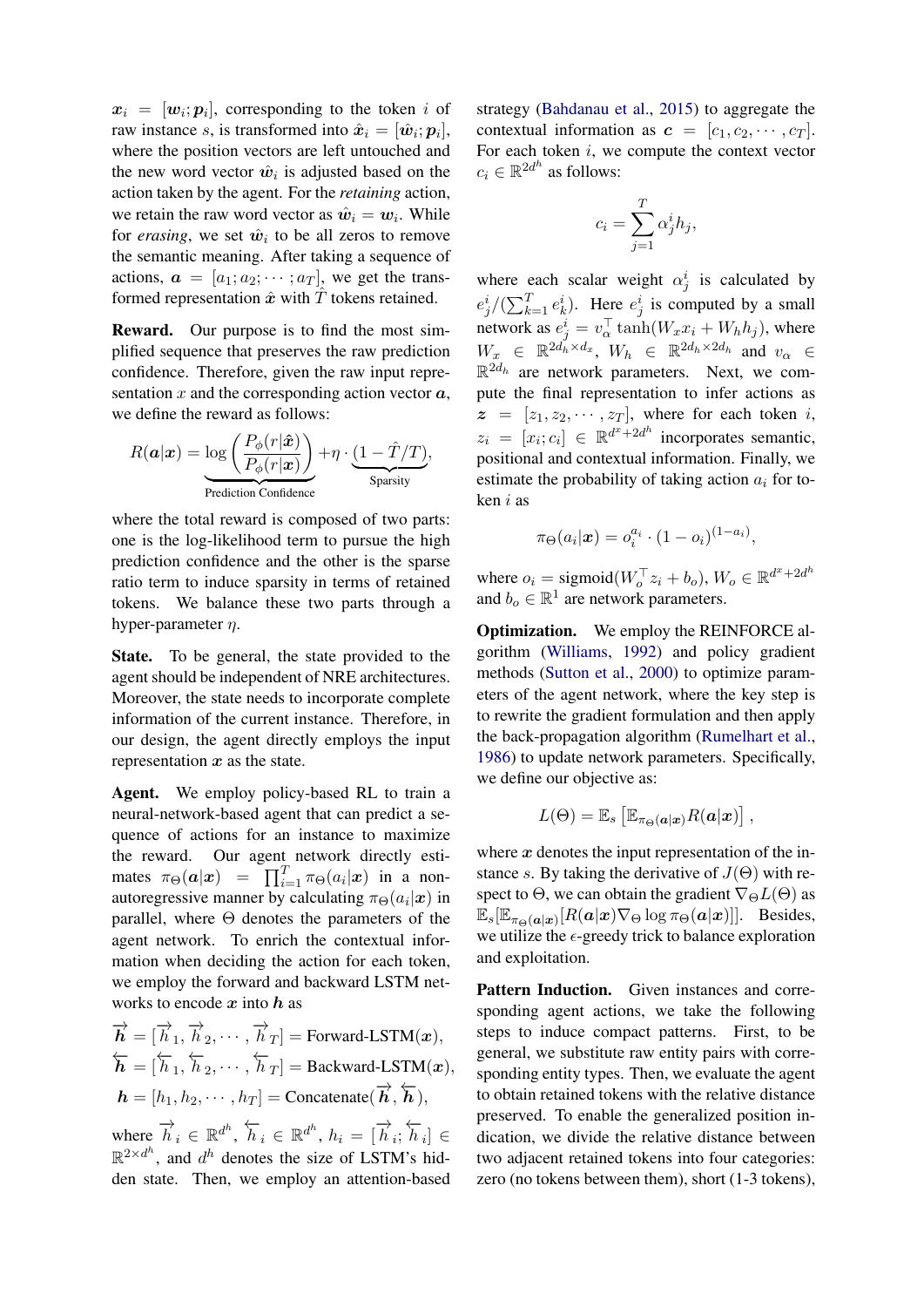<span id="page-4-2"></span>

Figure 4: The human-in-the-loop pattern refinement.

medium (4-9 tokens) and long (10 or more tokens) distance. For instance, Figure [3](#page-2-2) shows a typical pattern-induction example. Patterns with such formats can incorporate multiple kinds of crucial information, such as entity types, key tokens and the relative distance among them.

### <span id="page-4-0"></span>3.3 Pattern Refinement

The above pattern-extraction stage operates at the instance level by producing a pattern for each evaluated instance. However, after aggregating available patterns at the dataset level, there inevitably exist redundant ones. Therefore, we design a pattern hierarchy to merge redundant patterns. Afterward, we can introduce human experts into the workflow by asking them to annotate a small number of actively selected examples. Figure [4](#page-4-2) shows the general workflow of this stage.

Pattern Hierarchy. To identify redundant patterns, we group multiple instances with the same pattern and build a pattern hierarchy by the matching statistics. In this hierarchy, the parent pattern should cover all instances matched by the child pattern. As the parent pattern already has sufficient relation-supporting signals, we can omit child patterns for human annotation. Moreover, the number of instances from which the pattern can be induced is closely related to the pattern representativeness. Therefore, we follow the decreasing order of this number to select top  $n_r$  most representative patterns for human annotation.

Human Annotation. To quantitatively evaluate the pattern quality, we adopt an approximate method by randomly selecting  $n_a$  pattern-matched instances and annotating them manually. Thus, for each relation type, we end up with  $n_r * n_a$  humanannotated instances. We assign patterns with the accuracy higher than  $p_h$  and lower than  $p_l$  into the positive pattern set and the negative pattern set, respectively, to serve the WLF stage. In practice, users can tune these hyper-parameters  $(n_r, n_a, p_h)$ and  $p_l$ ) accordingly for different applications, such as increasing  $p_h$  to prefer precision. While in this paper, to show the wide applicability and robustness of DIAG-NRE, we demonstrate that a single configuration can handle all 14 relation types.

### <span id="page-4-1"></span>3.4 Weak Label Fusion

The WLF model aims to fuse weak labels from multiple labeling sources, including both DS and patterns, to produce denoised labels. In this paper, we adopt *data programming* (DP) [\(Ratner et al.,](#page-9-8) [2016\)](#page-9-8) at our WLF model. The input unit of DP is called *labeling function* (LF), which takes one instance and emits a label (+1: *positive*, -1: *negative* or 0: *unknown*). In our case, the LF of DS generates +1 or -1, LFs of positive patterns generate +1 or 0, and LFs of negative patterns generate -1 or 0. We estimate parameters of DP on the small set of human-annotated labels with a closed-form solution (see the appendix for detailed formulations). With the help of DP, we get denoised labels to retrain a better model. Note that designing better generic WLF models is still a hot research topic [\(Varma et al.,](#page-9-18) [2016;](#page-9-18) [Bach et al.,](#page-8-16) [2017;](#page-8-16) [Liu](#page-8-5) [et al.,](#page-8-5) [2017a\)](#page-8-5) but outside the scope of this work, which is automatically generating patters to ease human's work.

### 4 Experiments

In this section, we present experimental results and comprehensive analyses to demonstrate the effectiveness of DIAG-NRE.

### 4.1 Experimental Setup

Evaluation. To clearly show the different noise behaviours for various relation types, we treat each relation prediction task as a single binary classification problem, that is predicting the existing or not of that relation for a given instance. Different from previous studies, we report relation-specific metrics (Precision, Recall and F1 scores, all in the percentage format) and macro-averaged ones at the dataset level, because the distribution of relation types is extremely imbalanced and the microaveraged evaluation inevitably overlooks noisylabeling issues of many relation types. Moreover, we only utilize human-annotated test data to evaluate models trained on noise labels, as [Ratner et al.](#page-9-8) [\(2016\)](#page-9-8); [Liu et al.](#page-8-4) [\(2016\)](#page-8-4) did. The reason is that the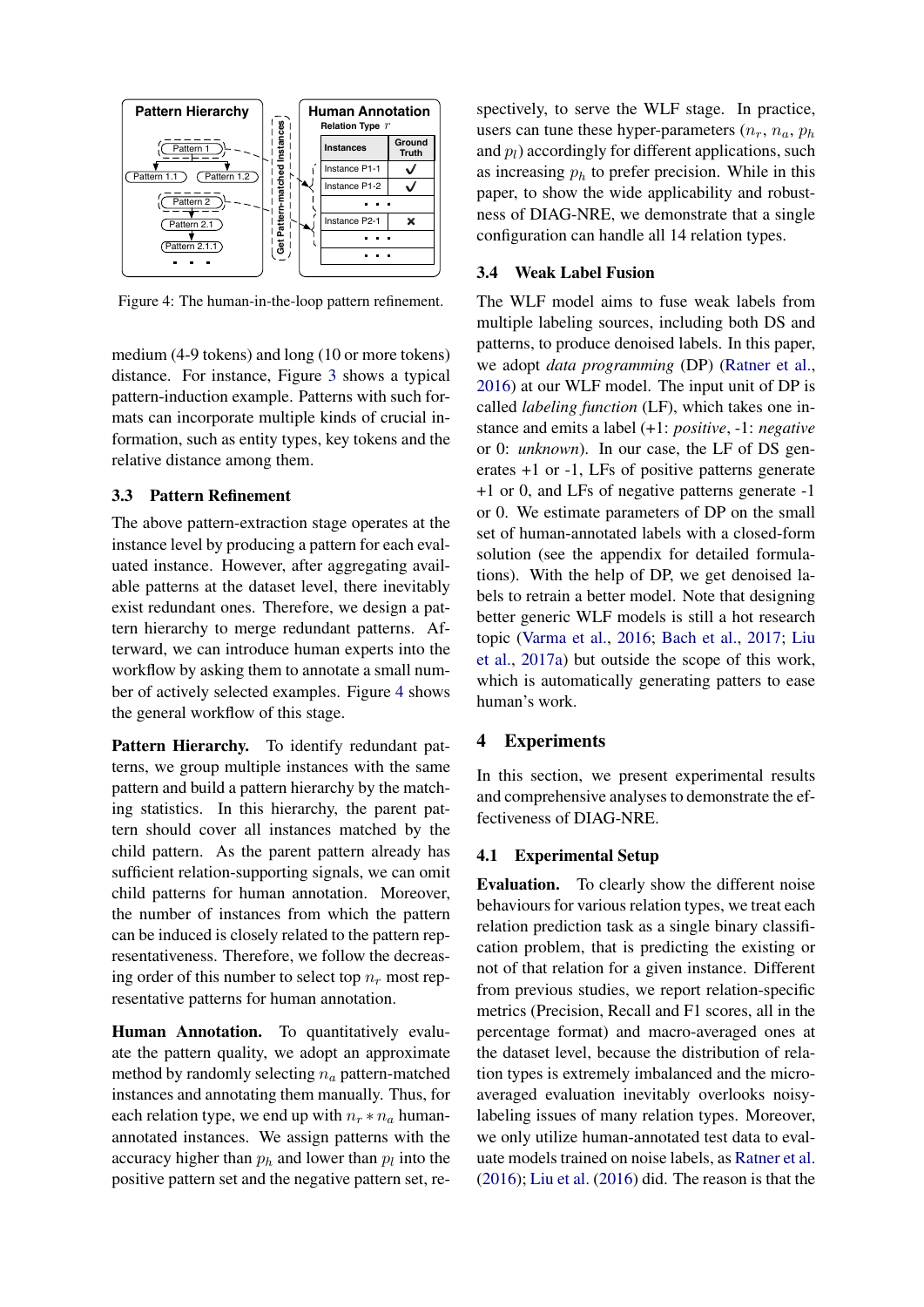<span id="page-5-2"></span>

|     | TID                | <b>Relation Abbreviation</b> | Train | Test |
|-----|--------------------|------------------------------|-------|------|
| IYY | $R_0$              | Bus./Company                 | 5.3k  | 186  |
|     | $R_{1}$            | Loc./Admin. Div.             | 4.9k  | 180  |
|     | R <sub>2</sub>     | Loc./Capital                 | 5.3k  | 20   |
|     | $R_3$              | Loc./Contains                | 44.6k | 263  |
|     | $R_4$              | Loc./Country                 | 4.9k  | 89   |
|     | $R_5$              | Loc./Neighbor.               | 5.6k  | 55   |
|     | $R_6$              | Peo./National.               | 7.5k  | 84   |
|     | $R_7$              | Peo./Place_Lived             | 6.7k  | 230  |
|     | $R_8$              | Peo./Birthplace              | 3.1k  | 16   |
|     | Ra                 | Peo./Deathplace              | 1.9k  | 19   |
| Μ   | $R_6^u$            | Peo./National.               | 107k  | 1.8k |
|     | $R_7^u$            | Peo./Place_Lived             | 20.9k | 3.8k |
|     | $R^u_8$            | Peo./Birthplace              | 15.3k | 458  |
|     | $R^u_{\mathrm{o}}$ | Peo./Deathplace              | 5.7k  | 1.3k |

Table 1: The total 14 relation prediction tasks with corresponding task IDs (TIDs), relation abbreviations and the number of positive labels in the train and test sets. The train set, generated by DS, contains 452, 223 and 395, 738 instances for NYT and UW, respectively. The test set, annotated by the human, contains 1, 027 and 15, 622 instances for NYT and UW, respectively.

severe labeling noises of many relation types heavily weaken the reliability of the DS-based *heldout evaluation* [\(Mintz et al.,](#page-8-1) [2009\)](#page-8-1), which cannot judge the performance accurately.

Data & Tasks. We select top ten relation types with enough coverage (over 1, 000 instances) from the NYT dataset [\(Riedel et al.,](#page-9-5)  $2010$ )<sup>[3](#page-5-0)</sup> and all four relation types from the UW dataset [\(Liu](#page-8-4) [et al.,](#page-8-4)  $2016)^4$  $2016)^4$  $2016)^4$ . Originally, the NYT dataset contains a train set and a test set both generated by DS with  $522,611$  and  $172,448$  instances, respectively; the UW dataset contains a train set generated by DS, a crowd-annotated set and a minimal human-annotated test set with 676, 882, 18, 128 and 164 instances, respectively. To enable the reliable evaluation based on human annotations, for the NYT dataset, we randomly select up to 100 instances per relation (including the special unknown relation NA) from the test set and manually annotate them; while for the UW dataset, we directly utilize the crowd-annotated set (disjoint from the train set) with the broad coverage and very high quality as the ground truth. Table [1](#page-5-2) summaries detailed statistics of these 14 tasks.

Hyper-parameters. We implement DIAG-NRE based on Pytorch<sup>[5](#page-5-3)</sup> and directly utilize its default

<span id="page-5-3"></span><sup>5</sup><https://pytorch.org/>

initialization for neural networks. For the NRE model, we adopt a simple yet effective LSTMbased architecture described in [Zhou et al.](#page-9-19) [\(2016\)](#page-9-19) and adopt widely-used hyper-parameters (see the appendix for details). As for DIAG-NRE, we use the following configuration for all 14 tasks. For the agent network, the LSTM hidden size is 200, the optimizer is Adam with a learning rate of 0.001, the batch size is 5, and the training epoch is 10. At the pattern-extraction stage, we use  $\epsilon = 0.1$  and alter  $\eta$  in  $\{0.05, 0.1, 0.5, 1.0, 1.5\}$ to train multiple agents that tend to squeeze patterns with different granularities and combine outputs of all agents to serve the pattern-refinement stage. To speed up the agent training, we use filtered instances by taking the top 10, 000 ones with the highest prediction probabilities. At the patternrefinement stage, hyper-parameters include  $n_r =$ 20,  $n_a = 10$ ,  $p_h = 0.8$  and  $p_l = 0.1$ . Thus, for each task, we get 200 human-annotated instances (about 0.05% of the entire train set) and at most 20 patterns for the WLF stage.

#### 4.2 Performance Comparisons

Based on the above hyper-parameters, DIAG-NRE together with the WLF model can produce denoised labels to retrain a better NRE model. Next, we present the overall performance comparisons of NRE models trained with different labels.

Baselines. We adopt the following baselines: 1) *Distant Supervision*, the vanilla DS described in [Mintz et al.](#page-8-1) [\(2009\)](#page-8-1), 2) *Gold Label Mix* [\(Liu](#page-8-4) [et al.,](#page-8-4) [2016\)](#page-8-4), mixing human-annotated highquality labels with DS-generated noise labels, and 3) *RLRE* [\(Feng et al.,](#page-8-7) [2018\)](#page-8-7), building an instanceselection agent to select correct-labeled ones by only interacting with NRE models trained on noise labels. Specifically, for *Gold Label Mix*, we use the same 200 labels obtained at the patternrefinement stage as the high-quality labels. To focus on the impact of training labels produced with different methods, besides for fixing all hyperparameters exactly same, we run the NRE model with five random seeds, ranging from 0 to 4, for each case and present the averaged scores.

Overall Results. Table [2](#page-6-0) shows the overall results with precision (P.), recall (R.) and F1 scores. For a majority of tasks suffering large labeling noises, including  $R_1$ ,  $R_4$ ,  $R_5$ ,  $R_8$ ,  $R_9$  and  $R_8^u$ , we improve the F1 score by 5.0 over the best baseline. Notably, the F1 improvement for task  $R_1$  has

<span id="page-5-1"></span><span id="page-5-0"></span><sup>3</sup><http://iesl.cs.umass.edu/riedel/ecml/> <sup>4</sup>[https://www.cs.washington.edu/ai/](https://www.cs.washington.edu/ai/gated_instructions/naacl_data.zip)

[gated\\_instructions/naacl\\_data.zip](https://www.cs.washington.edu/ai/gated_instructions/naacl_data.zip)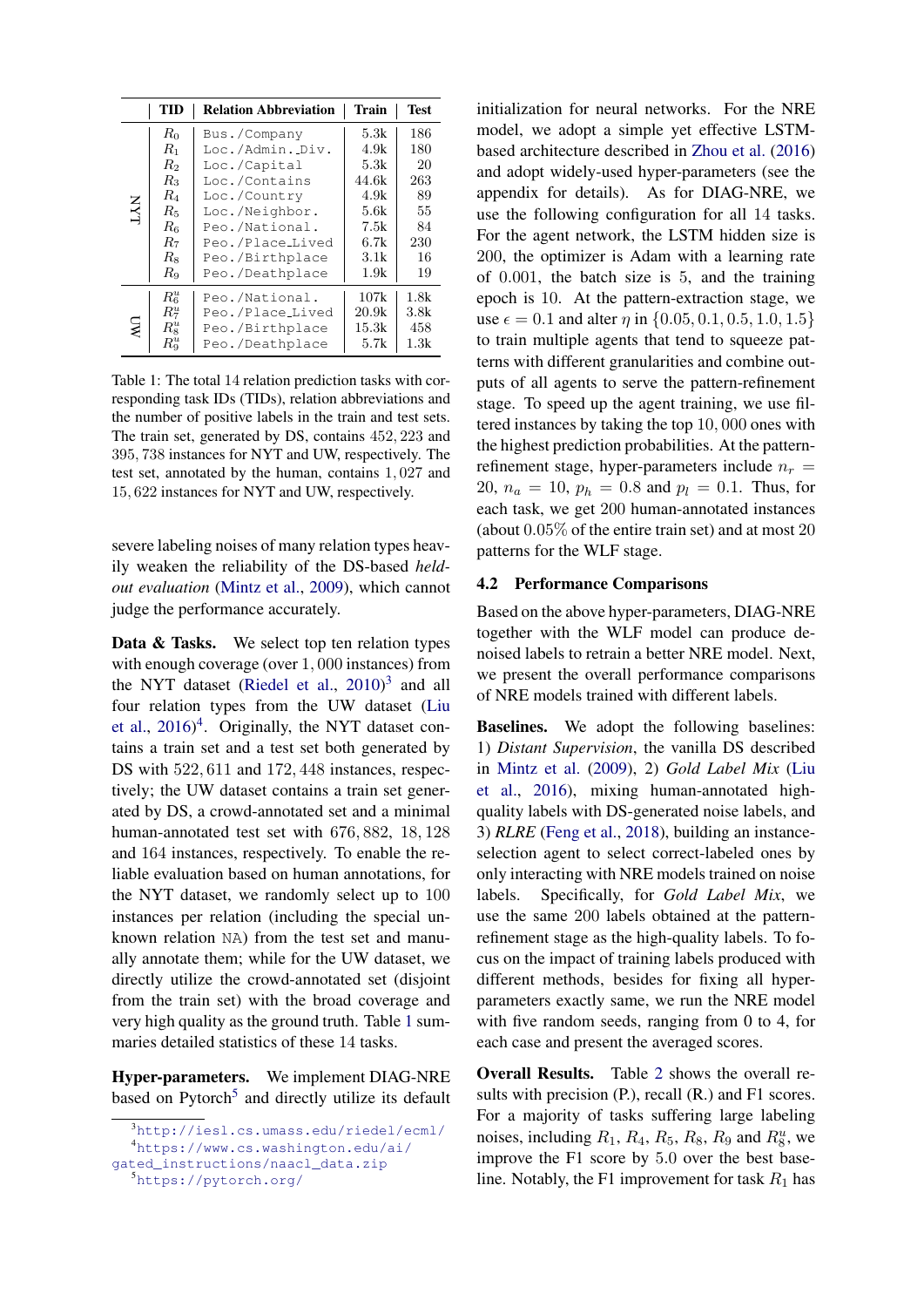<span id="page-6-0"></span>

|                    | <b>Distant Supervision</b><br><b>TID</b> |      | <b>Gold Label Mix</b> |      |      | <b>RLRE</b> |      |      | <b>DIAG-NRE</b> |           |      |      |         |                 |
|--------------------|------------------------------------------|------|-----------------------|------|------|-------------|------|------|-----------------|-----------|------|------|---------|-----------------|
|                    | Р.                                       | R.   | F1                    | Р.   | R.   | F1          | Р.   | R.   | F1              | <b>P.</b> | R.   | F1   | Inc-DS  | <b>Inc-Best</b> |
| $R_0$              | 95.1                                     | 41.5 | 57.8                  | 95.7 | 40.8 | 57.2        | 97.7 | 32.4 | 48.6            | 95.7      | 42.8 | 59.1 | $+1.4$  | $+1.4$          |
| $R_1$              | 91.9                                     | 9.1  | 16.4                  | 90.2 | 11.7 | 20.2        | 92.6 | 4.2  | 8.0             | 94.5      | 44.8 | 60.7 | $+44.3$ | $+40.4$         |
| $\scriptstyle R_2$ | 37.0                                     | 83.0 | 50.8                  | 40.0 | 85.0 | 54.0        | 64.8 | 68.0 | 66.1            | 42.4      | 85.0 | 56.0 | $+5.2$  | $-10.1$         |
| $R_{3}$            | 87.5                                     | 79.2 | 83.2                  | 87.1 | 80.2 | 83.5        | 87.5 | 79.2 | 83.2            | 87.0      | 79.8 | 83.2 | $+0.0$  | $-0.3$          |
| $R_4$              | 95.3                                     | 50.1 | 64.7                  | 94.1 | 49.0 | 63.9        | 98.2 | 47.9 | 64.0            | 94.5      | 57.5 | 71.5 | $+6.7$  | $+6.7$          |
| $R_{\rm 5}$        | 82.7                                     | 29.1 | 42.9                  | 84.7 | 29.5 | 43.6        | 82.7 | 29.1 | 42.9            | 84.5      | 37.5 | 51.8 | $+8.9$  | $+8.3$          |
| $R_{\rm 6}$        | 82.0                                     | 83.8 | 82.8                  | 81.6 | 84.0 | 82.7        | 82.0 | 83.8 | 82.8            | 81.5      | 83.3 | 82.3 | $-0.5$  | $-0.5$          |
| $R_7$              | 82.3                                     | 22.3 | 35.1                  | 82.0 | 22.6 | 35.4        | 83.5 | 21.8 | 34.5            | 82.0      | 25.6 | 39.0 | $+3.8$  | $+3.6$          |
| $R_8$              | 66.2                                     | 32.5 | 39.8                  | 70.5 | 47.5 | 55.8        | 66.2 | 32.5 | 39.8            | 73.4      | 61.3 | 65.5 | $+25.7$ | $+9.7$          |
| R9                 | 85.4                                     | 73.7 | 77.9                  | 85.9 | 80.0 | 81.5        | 85.4 | 73.7 | 77.9            | 89.0      | 87.4 | 87.1 | $+9.2$  | $+5.6$          |
| Avg.               | 80.5                                     | 50.4 | 55.1                  | 81.2 | 53.0 | 57.8        | 84.1 | 47.3 | 54.8            | 82.5      | 60.5 | 65.6 | $+10.5$ | $+6.5$          |
| $R_6^u$            | 35.9                                     | 75.7 | 48.7                  | 35.8 | 75.0 | 48.5        | 36.0 | 75.3 | 48.7            | 36.2      | 74.5 | 48.7 | $+0.0$  | $-0.0$          |
| $R_7^u$            | 57.8                                     | 18.5 | 28.0                  | 59.3 | 19.1 | 28.8        | 57.8 | 18.5 | 28.0            | 56.3      | 23.5 | 33.1 | $+5.1$  | $+4.3$          |
| $R_8^u$            | 37.3                                     | 64.0 | 46.9                  | 40.0 | 64.9 | 49.1        | 37.3 | 64.0 | 46.9            | 48.1      | 71.9 | 57.5 | $+10.6$ | $+8.3$          |
| $R_9^u$            | 77.1                                     | 71.3 | 74.0                  | 77.5 | 70.3 | 73.5        | 77.1 | 71.3 | 74.0            | 80.7      | 71.1 | 75.4 | $+1.5$  | $+1.5$          |
| Avg.               | 52.0                                     | 57.4 | 49.4                  | 53.1 | 57.3 | 50.0        | 52.0 | 57.3 | 49.4            | 55.3      | 60.2 | 53.7 | $+4.3$  | $+3.5$          |

Table 2: Overall results for 14 tasks, where we present relation-specific scores, the macro-averaged ones (Avg.), the F1 improvement of DIAG-NRE over the vanilla DS (Inc-DS) and the best baseline (Inc-Best), and we highlight the best F1 for each task and the significant improvements.

<span id="page-6-2"></span>

| <b>TID</b> | Prec. | Recall | Acc. | #Pos. | #Neg. |
|------------|-------|--------|------|-------|-------|
| $R_0$      | 100.0 | 81.8   | 82.0 | 20    | 0     |
| $R_1$      | 93.9  | 33.5   | 36.2 | 18    | 0     |
| $R_2$      | 75.7  | 88.0   | 76.5 | 9     | 5     |
| $R_3$      | 100.0 | 91.4   | 92.0 | 20    | 0     |
| $R_{4}$    | 93.3  | 72.4   | 80.9 | 10    | 2     |
| $R_5$      | 93.8  | 77.3   | 86.5 | 15    | 0     |
| $R_6$      | 88.3  | 76.9   | 75.1 | 14    | 0     |
| $R_7$      | 91.9  | 64.6   | 64.0 | 20    | 0     |
| $R_8$      | 29.3  | 30.4   | 60.0 | 4     | 10    |
| $R_{9}$    | 66.7  | 38.1   | 74.4 | 6     | 11    |
| $R_6^u$    | 81.8  | 90.7   | 81.0 | 7     | 0     |
| $R_7^u$    | 93.5  | 70.7   | 68.3 | 17    | 1     |
| $R^u_8$    | 35.0  | 70.0   | 60.0 | 4     | 15    |
| $R_9^u$    | 87.5  | 59.2   | 67.7 | 12    | 5     |

Table 3: Total diagnostic results, where columns contain the precision, recall and accuracy of DS-generated labels evaluated on 200 human-annotated labels as well as the number of positive and negative patterns preserved after the pattern-refinement stage, and we underline some cases in which DS performs poorly.

reached 40. For some tasks with fewer noises, including  $R_0$ ,  $R_7$ ,  $R_7^u$  and  $R_9^u$ , our method can obtain small improvements. For a few tasks, such as  $R_3$ ,  $R_6$  and  $R_6^u$ , only using DS is sufficient to train competitive models. In such cases, fusing other weak labels may have negative effects, but these side effects are small. The detailed reasons for these improvements will be elaborated together with the diagnostic results in Section [4.3.](#page-6-1) Another interesting observation is that RLRE yields the best result on tasks  $R_2$  and  $R_6^u$  but gets worse results than the vanilla DS on tasks  $R_0$ ,  $R_1$ ,  $R_4$  and  $R_7$ . Since the instance selector used in RLRE is difficult to be interpreted, we can hardly figure out the specific reason. We conjecture that this behavior is due to the gap between maximizing the likelihood of the NRE model and the ground-truth instance selection. In contrast, DIAG-NRE can contribute both stable and interpretable improvements with the help of human-readable patterns.

#### <span id="page-6-1"></span>4.3 Pattern-based Diagnostic Results

Besides for improving the extraction performance, DIAG-NRE can interpret different noise effects caused by DS via refined patterns, as Table [3](#page-6-2) shows. Next, we elaborate these diagnostic results and the corresponding performance degradation of NRE models from two perspectives: false negatives (FN) and false positives (FP).

FN. A typical example of FN is task  $R_1$ (Administrative Division), where the precision of DS-generated labels is fairly good but the recall is too low. The underlying reason is that the relational facts stored in the KB cover too few real facts actually contained by the corpus. This low-recall issue introduces too many negative instances with common relation-supporting patterns and thus confuses the NRE model in capturing correct features. This issue also explains results of  $R_1$  in Table [2](#page-6-0) that the NRE model trained on DS-generated data achieves high precision but low recall, while DIAG-NRE with reinforced positive patterns can obtain significant im-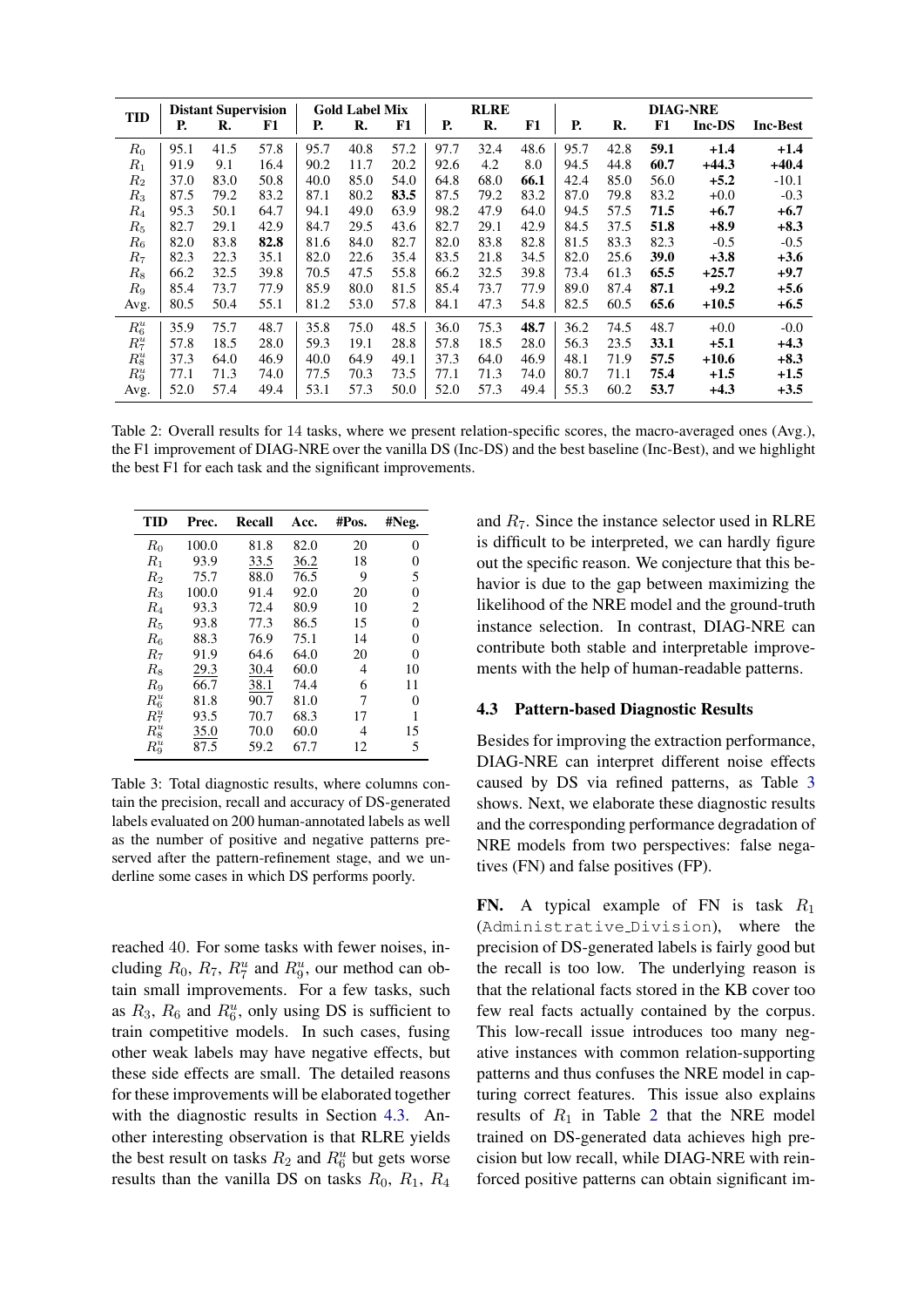<span id="page-7-1"></span>

| <b>TID</b> | <b>Patterns &amp; Matched Examples</b>                                                                     | DS                            | <b>RLRE</b> | <b>DIAG-NRE</b>      |  |
|------------|------------------------------------------------------------------------------------------------------------|-------------------------------|-------------|----------------------|--|
|            | Pos. Pattern: in ENTITY2: CITY PAD{1, 3} ENTITY1: COUNTRY                                                  | <b>(DS Label: 382 / 2072)</b> |             |                      |  |
| $R_1$      | <b>Example:</b> He will, however, perform this month in <i>Rotterdam</i> , the<br>Netherlands, and Prague. |                               | None        | 0.81                 |  |
|            | <b>Pos. Pattern:</b> ENTITY1:PER PAD $\{1, 3\}$ born PAD $\{1, 3\}$ ENTITY2:CITY (DS Label: 44/82)         |                               |             |                      |  |
| Rs         | <b>Example:</b> Marjorie_Kellogg was born in Santa_Barbara.                                                | $\theta$                      |             | 1.0                  |  |
|            | Neg. Pattern: mayor ENTITY1:PER PAD{1, 3} ENTITY2:CITY                                                     | (DS Label: $21/62$ )          |             |                      |  |
|            | <b>Example:</b> Mayor Letizia_Moratti of Milan disdainfully dismissed it.                                  |                               |             | 0.0                  |  |
|            | <b>Pos. Pattern:</b> ENTITY1:PER died PAD $\{4, 9\}$ ENTITY2:CITY (DS Label: 66/108)                       |                               |             |                      |  |
| $R_9^u$    | Example: Dahm died Thursday at an assisted living center in Huntsville                                     |                               | $\Omega$    | 1.0                  |  |
|            | Neg. Pattern: ENTITY1:PER PAD{4, 9} rally PAD{1, 3} ENTITY2:CITY                                           |                               |             | (DS Label: $40/87$ ) |  |
|            | <b>Example:</b> <i>Bhutto</i> vowed to hold a rally in <i>Rawalpindi</i> on Friday                         |                               |             | 0.0                  |  |

Table 4: Positive (Pos.), negative (Neg.) patterns and associated examples with labels produced by different methods. For each pattern, we present "DS Label" as the number of DS-generated positive labels over the number of pattern-matched instances. For RLRE, None means the instance is removed. For DIAG-NRE, we present the soft label produced by the WLF model.

provements due to much higher recall. For tasks  $R_8$  (Birthplace) and  $R_9$  (Deathplace), we observe the similar low-recall issues.

FP. The FP errors are mainly caused by the assumption of DS described in the introduction. For example, the precision of DS-generated labels for tasks  $R_8$  and  $R_8^u$  is too low. This low precision means that a large portion of DS-generated positive labels do not indicate the target relation. Thus, this issue inevitably causes the NRE model to absorb some irrelevant patterns. This explanation also corresponds to the fact that we have obtained some negative patterns. By reducing labels with FP errors through negative patterns, DIAG-NRE can achieve large precision improvements.

For other tasks, DS-generated labels are relatively good, but the noise issue still exists, major or minor, except for task  $R_3$  (Contains), where labels automatically generated by DS are incredibly accurate. We conjecture the reason for such high-quality labeling is that for task  $R_3$ , the DS assumption is consistent with the written language convention: when mentioning two locations with the containing relation in one sentence, people get used to declaring this relation explicitly.

#### 4.4 Incremental Diagnosis

In addition to the performance comparisons based on 200 human-annotated instances, we show the incremental diagnosis ability of DIAG-NRE by gradually increasing the number of human annotations from 10 to 200. As Figure [5](#page-7-0) shows, where we pick those tasks (three from NYT and two from UW) suffering large labeling noises, most tasks experience a rapid improvement phase with the

<span id="page-7-0"></span>

Figure 5: The F1 improvements of DIAG-NRE over DS with the increased number of human annotations.

help of high-quality patterns automatically generated by DIAG-NRE and then enter a saturate phase where adding annotations does not contribute much. This saturation accords with the intuition that high-quality relational patterns are often limited. The only exception is task  $R_9$  that drops first and then increases again, the reason is that the fully automatic pattern refinement of DIAG-NRE produces one incorrect pattern accidentally, while later patterns alleviate this mistake. Actually, in practice, users can further curate patterns generated by DIAG-NRE to get even better results, which can also be much easier and quicker than writing patterns from scratch.

### 4.5 Case Studies

Table [4](#page-7-1) shows five pattern examples from three tasks. For task  $R_1$ , the positive pattern can remedy the extremely low coverage caused by DS. For tasks  $R_8$  and  $R_9^u$ , besides for the help of the positive pattern, the negative pattern can correct many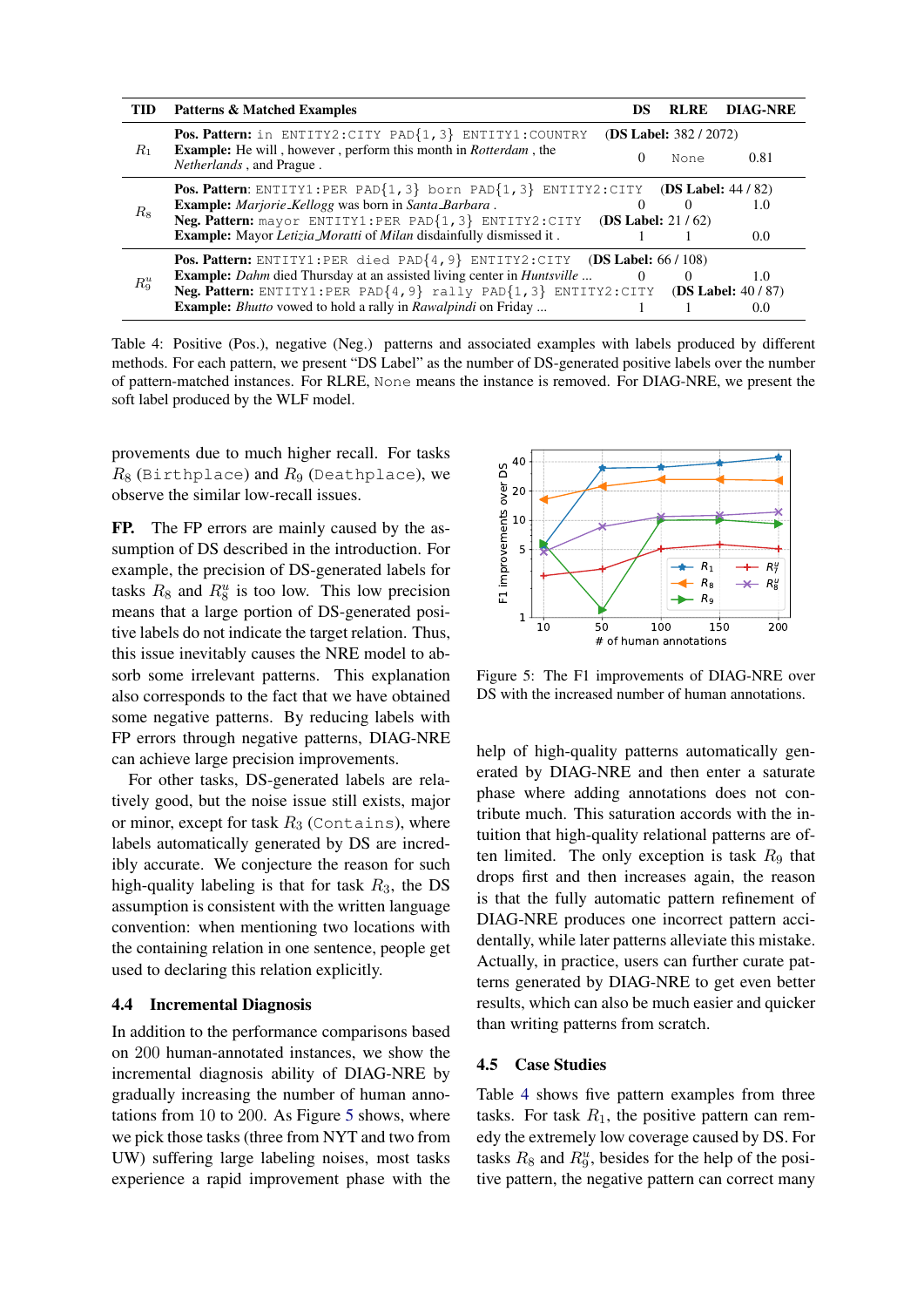FP labels caused by DS. These cases intuitively illustrate the ability of DIAG-NRE to diagnose and denoise DS-generated labels.

### 5 Conclusion and Future Work

In this paper, we propose a neural pattern diagnosis framework, DIAG-NRE, to diagnose and improve NRE models trained on DS-generated data. DIAG-NRE not only eases the hard patternwriting work of human experts by generating patterns automatically, but also enables the quick generalization to new relation types by only requiring a small number of human annotations. Coupled with the WLF model, DIAG-NRE can produce denoised labels to retrain a better NRE model. Extensive experiments with comprehensive analyses demonstrate that DIAG-NRE can contribute both significant and interpretable improvements.

For the future work, we plan to extend DIAG-NRE to other DS-based applications, such as question answering [\(Lin et al.,](#page-8-17) [2018\)](#page-8-17), event extraction [\(Chen et al.,](#page-8-18) [2017\)](#page-8-18), etc.

## Acknowledgements

This work is supported in part by the National Natural Science Foundation of China (NSFC) Grant 61532001, 61572273, 61532010, Tsinghua Initiative Research Program Grant 20151080475, and gift funds from Ant Financial and Nanjing Turing AI Institute. Xu Han is also supported by 2018 Tencent Rhino-Bird Elite Training Program.

### References

- <span id="page-8-3"></span>Gabor Angeli, Julie Tibshirani, Jean Wu, and Christopher D Manning. 2014. Combining distant and partial supervision for relation extraction. In *EMNLP*.
- <span id="page-8-16"></span>Stephen H. Bach, Bryan He, Alexander Ratner, and Christopher Ré. 2017. Learning the structure of generative models withut labeled data. In *ICML*.
- <span id="page-8-15"></span>Dzmitry Bahdanau, Kyunghyun Cho, and Yoshua Bengio. 2015. Neural machine translation by jointly learning to align and translate. In *ICLR*.
- <span id="page-8-12"></span>Mary Elaine Califf and Raymond J. Mooney. 1999. Relational learning of pattern-match rules for information extraction. In *AAAI*.
- <span id="page-8-13"></span>Andrew Carlson, Justin Betteridge, Bryan Kisiel, Burr Settles, Estevam R Hruschka Jr, and Tom M Mitchell. 2010. Toward an architecture for neverending language learning. In *AAAI*.
- <span id="page-8-18"></span>Yubo Chen, Shulin Liu, Xiang Zhang, Kang Liu, and Jun Zhao. 2017. Automatically labeled data generation for large scale event extraction. In *ACL*.
- <span id="page-8-0"></span>Mark Craven, Johan Kumlien, et al. 1999. Constructing biological knowledge bases by extracting information from text sources. In *ISMB*.
- <span id="page-8-7"></span>Jun Feng, Minlie Huang, Li Zhao, Yang Yang, and Xiaoyan Zhu. 2018. Reinforcement learning for relation classification from noisy data. In *AAAI*.
- <span id="page-8-10"></span>Sepp Hochreiter and Jürgen Schmidhuber. 1997. Long short-term memory. *Neural computation*.
- <span id="page-8-6"></span>Raphael Hoffmann, Congle Zhang, Xiao Ling, Luke Zettlemoyer, and Daniel S Weld. 2011. Knowledgebased weak supervision for information extraction of overlapping relations. In *ACL*.
- <span id="page-8-14"></span>Meng Jiang, Jingbo Shang, Taylor Cassidy, Xiang Ren, Lance M Kaplan, Timothy P Hanratty, and Jiawei Han. 2017. Metapad: meta pattern discovery from massive text corpora. In *KDD*.
- <span id="page-8-19"></span>Diederik P Kingma and Jimmy Ba. 2014. Adam: A method for stochastic optimization. *arXiv preprint arXiv:1412.6980*.
- <span id="page-8-11"></span>Jiwei Li, Will Monroe, and Dan Jurafsky. 2016. Understanding neural networks through representation erasure. *arXiv preprint arXiv:1612.08220*.
- <span id="page-8-17"></span>Yankai Lin, Haozhe Ji, Zhiyuan Liu, and Maosong Sun. 2018. Denoising distantly supervised open-domain question answering. In *ACL*.
- <span id="page-8-2"></span>Yankai Lin, Shiqi Shen, Zhiyuan Liu, Huanbo Luan, and Maosong Sun. 2016. Neural relation extraction with selective attention over instances. In *ACL*.
- <span id="page-8-4"></span>Angli Liu, Stephen Soderland, Jonathan Bragg, Christopher H Lin, Xiao Ling, and Daniel S Weld. 2016. Effective crowd annotation for relation extraction. In *NAACL-HLT*.
- <span id="page-8-5"></span>Liyuan Liu, Xiang Ren, Qi Zhu, Shi Zhi, Huan Gui, Heng Ji, and Jiawei Han. 2017a. Heterogeneous supervision for relation extraction: a representation learning approach. In *EMNLP*.
- <span id="page-8-8"></span>Tianyu Liu, Kexiang Wang, Baobao Chang, and Zhifang Sui. 2017b. A soft-label method for noisetolerant distantly supervised relation extraction. In *EMNLP*.
- <span id="page-8-9"></span>Bingfeng Luo, Yansong Feng, Zheng Wang, Zhanxing Zhu, Songfang Huang, Rui Yan, and Dongyan Zhao. 2017. Learning with noise: enhance distantly supervised relation extraction with dynamic transition matrix. In *ACL*.
- <span id="page-8-1"></span>Mike Mintz, Steven Bills, Rion Snow, and Dan Jurafsky. 2009. Distant supervision for relation extraction without labeled data. In *ACL*.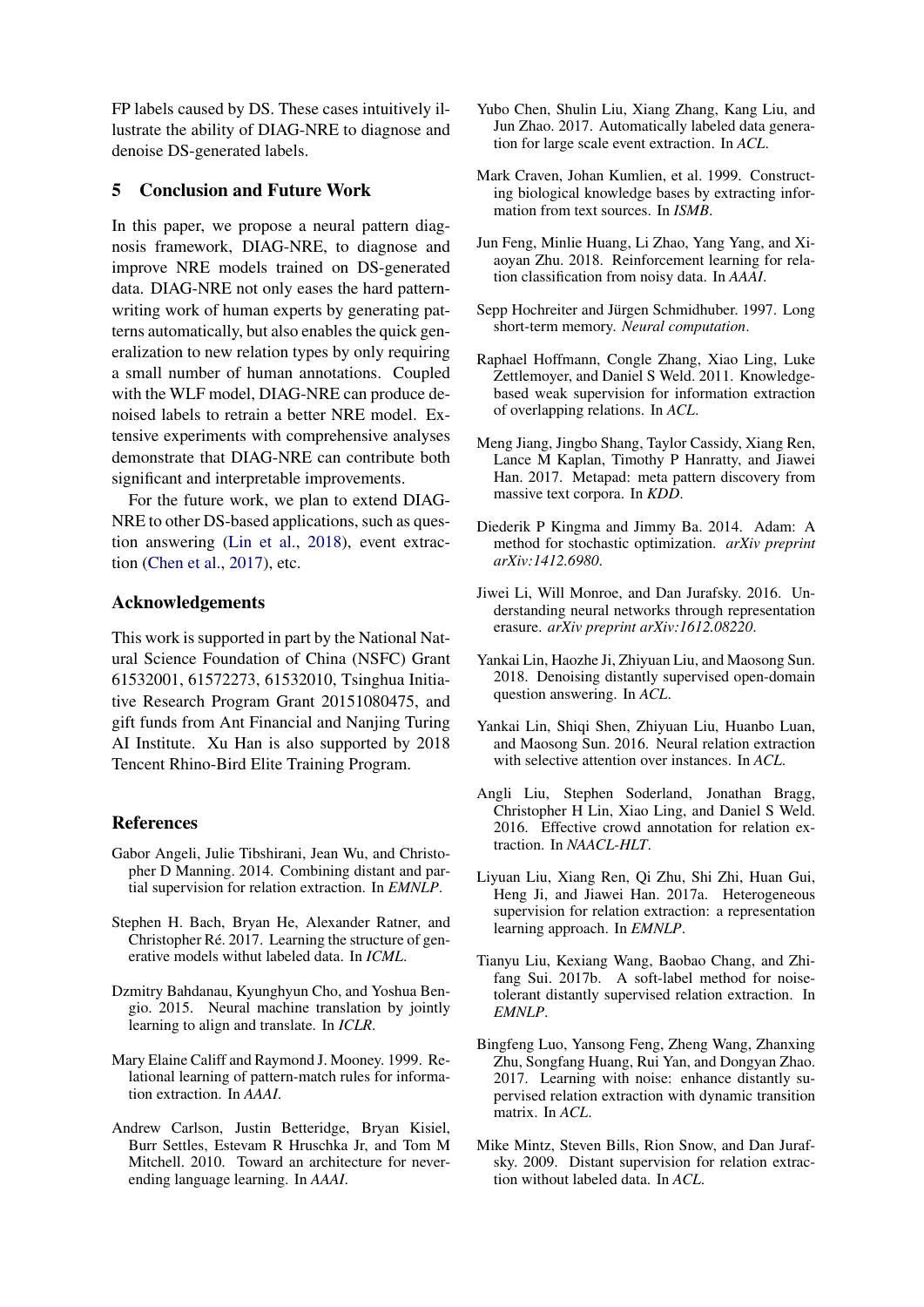- <span id="page-9-13"></span>Ndapandula Nakashole, Gerhard Weikum, and Fabian Suchanek. 2012. Patty: a taxonomy of relational patterns with semantic types. In *EMNLP*.
- <span id="page-9-20"></span>Jeffrey Pennington, Richard Socher, and Christopher Manning. 2014. Glove: global vectors for word representation. In *EMNLP*.
- <span id="page-9-7"></span>Maria Pershina, Bonan Min, Wei Xu, and Ralph Grishman. 2014. Infusion of labeled data into distant supervision for relation extraction. In *ACL*.
- <span id="page-9-11"></span>Pengda Qin, Weiran Xu, and William Yang Wang. 2018. Robust distant supervision relation extraction via deep reinforcement learning. In *ACL*.
- <span id="page-9-8"></span>Alexander J Ratner, Christopher M De Sa, Sen Wu, Daniel Selsam, and Christopher Ré. 2016. Data programming: creating large training sets, quickly. In *NIPS*.
- <span id="page-9-5"></span>Sebastian Riedel, Limin Yao, and Andrew McCallum. 2010. Modeling relations and their mentions without labeled text. In *ECML*.
- <span id="page-9-17"></span>David E Rumelhart, Geoffrey E Hinton, and Ronald J Williams. 1986. Learning representations by backpropagating errors. *Nature*.
- <span id="page-9-3"></span>Cicero dos Santos, Bing Xiang, and Bowen Zhou. 2015. Classifying relations by ranking with convolutional neural networks. In *ACL*.
- <span id="page-9-9"></span>Mihai Surdeanu, Julie Tibshirani, Ramesh Nallapati, and Christopher D Manning. 2012. Multi-instance multi-label learning for relation extraction. In *EMNLP*.
- <span id="page-9-16"></span>Richard S Sutton, David A McAllester, Satinder P Singh, and Yishay Mansour. 2000. Policy gradient methods for reinforcement learning with function approximation. In *NIPS*.
- <span id="page-9-14"></span>Shingo Takamatsu, Issei Sato, and Hiroshi Nakagawa. 2012. Reducing wrong labels in distant supervision for relation extraction. In *ACL*.
- <span id="page-9-18"></span>Paroma Varma, Bryan He, Dan Iter, Peng Xu, Rose Yu, Christopher De Sa, and Christopher Ré. 2016. Socratic learning: augmenting generative models to incorporate latent subsets in training data. *arXiv preprint arXiv:1610.08123*.
- <span id="page-9-15"></span>Ronald J Williams. 1992. Simple statistical gradientfollowing algorithms for connectionist reinforcement learning. *Machine learning*.
- <span id="page-9-10"></span>Yi Wu, David Bamman, and Stuart Russell. 2017. Adversarial training for relation extraction. In *EMNLP*.
- <span id="page-9-0"></span>Dmitry Zelenko, Chinatsu Aone, and Anthony Richardella. 2003. Kernel methods for relation extraction. *JMLR*.
- <span id="page-9-4"></span>Daojian Zeng, Kang Liu, Yubo Chen, and Jun Zhao. 2015. Distant supervision for relation extraction via piecewise convolutional neural networks. In *EMNLP*.
- <span id="page-9-2"></span>Daojian Zeng, Kang Liu, Siwei Lai, Guangyou Zhou, Jun Zhao, et al. 2014. Relation classification via convolutional deep neural network. In *COLING*.
- <span id="page-9-6"></span>Ce Zhang, Feng Niu, Christopher Ré, and Jude Shavlik. 2012. Big data versus the crowd: looking for relationships in all the right places. In *ACL*.
- <span id="page-9-12"></span>Tianyang Zhang, Minlie Huang, and Li Zhao. 2018. Learning structured representation for text classification via reinforcement learning. In *AAAI*.
- <span id="page-9-1"></span>Guodong Zhou, Jian Su, Jie Zhang, and Min Zhang. 2005. Exploring various knowledge in relation extraction. In *ACL*.
- <span id="page-9-19"></span>Peng Zhou, Wei Shi, Jun Tian, Zhenyu Qi, Bingchen Li, Hongwei Hao, and Bo Xu. 2016. Attentionbased bidirectional long short-term memory networks for relation classification. In *ACL*.